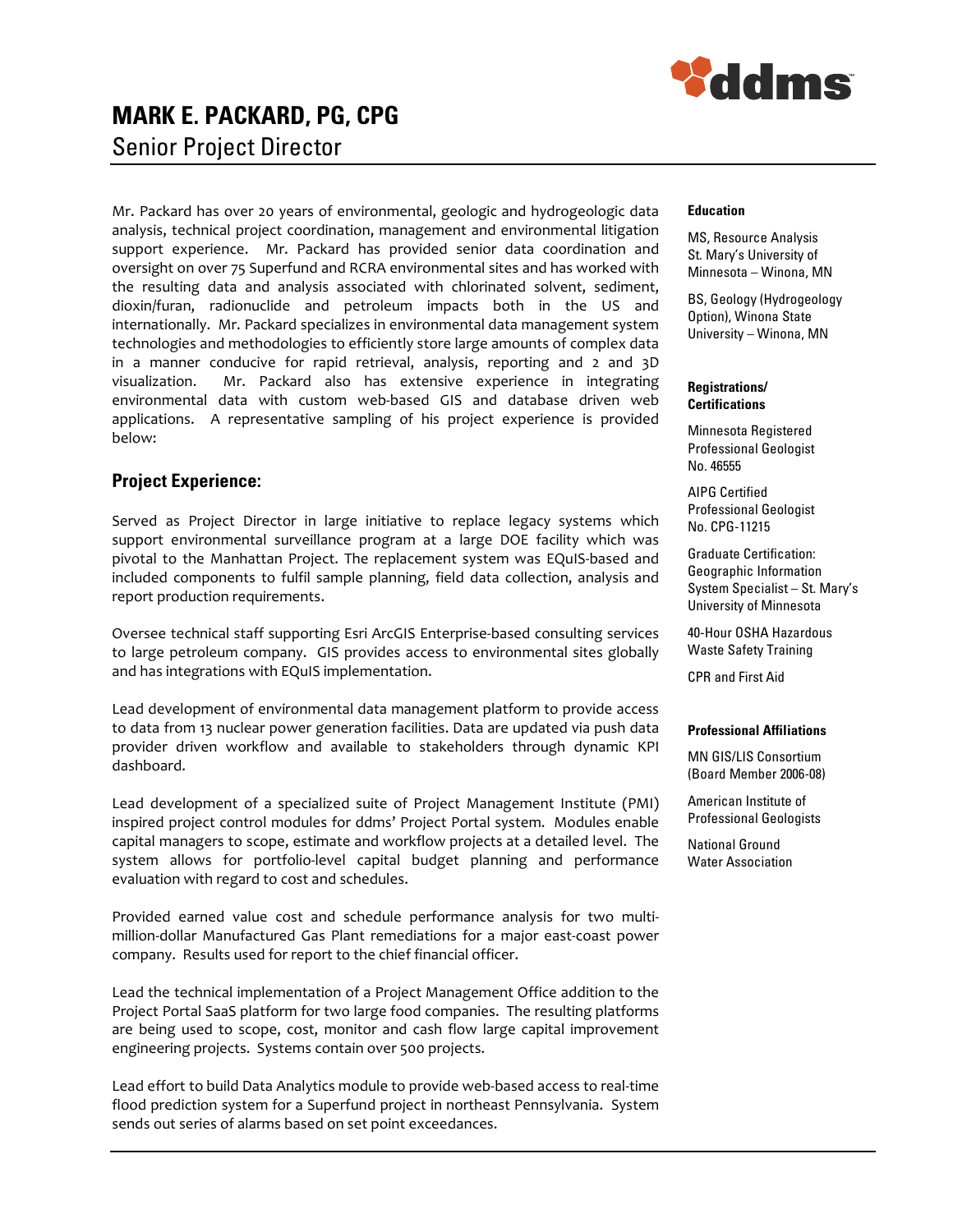



Provided environmental litigation support services on a major chlorinated solvent litigation effort involving an active chemical production plant. Services included geologic expert coordination, providing environmental data management and mapping services, contributing towards EVS and 3D visualization products and providing document hosting and Project Portal™ web-application hosting services.

Managed environmental field and analytical data and databases for over ten national chlorinated solvent Superfund sites. Coordinate closely with labs to establish EDD specification formats and refine for data import; field contractors to obtain field measurement data and historic data obtained from legacy data sources. Databases are used to create tables, reports, graphs and input data for a GIS for further analysis (contouring etc). Databases made available to greater project teams and stakeholders via secure on-line web sharing application termed "Project Portal".

Provided environmental litigation support services on behalf of a testifying expert for one of several named plaintiffs involving a large chlorinated solvent litigation in California. Provided project oversight duties for services which included EVS simulations and visualizations; data analysis and management; map production; and document management and hosting.

Serve as EarthSoft EQuIS® Enterprise "Gatekeeper" on a natural resource damage assessment at a high profile Dioxin and Furan sediment site. Duties include maintaining and distributing database reference values, formatting and uploading data, system performance oversight, user training and general database maintenance through use of EQuIS Pro v5.

Lead development team during the production of a web-based environmental database system for a major National Lab to store and retrieve radionuclide data. Application allows users to query data, compare against limits then graph or map via on-line GIS module. Database tests were performed to find optimal performance between Microsoft SQL Server and My SQL Enterprise.

Coordinated and performed data collection, protocols and analysis for a Phase II investigation of a former landfill site. This investigation included the use of GeoProbe® , GPS, electronic conductivity probes, geophysical, pressure transducer and manual data collection procedures. Subsequent data was modeled in RockWorks<sup>®</sup> and ArcGIS<sup>®</sup> 9 in two and three dimensional analysis and analyzed in GEMS (an environmental database) for temporal trending and the identification of regulatory exceedances.

Manage server and development infrastructure for application testing. Environments include VMWare Virtualization, Windows, SuSE, RedHat Fedora, Solaris and Irix servers; Oracle, MySQL and Microsoft SQL Server databases; Perl and .Net compilers; MapServer and ESRI's ArcIMS and ArcGIS Server spatial platforms in addition to client-side ArcGIS ArcInfo and ArcView.

Served as data analyst and manager throughout the development of Well Head Protection Plan (WHPP) for a large municipality within the Twin Cites, MN. Generated model layers from GIS as well as target and calibration spatial data sets (as obtained via RealFlow® ) for use in Groundwater Vistas® , a MODFLOW-based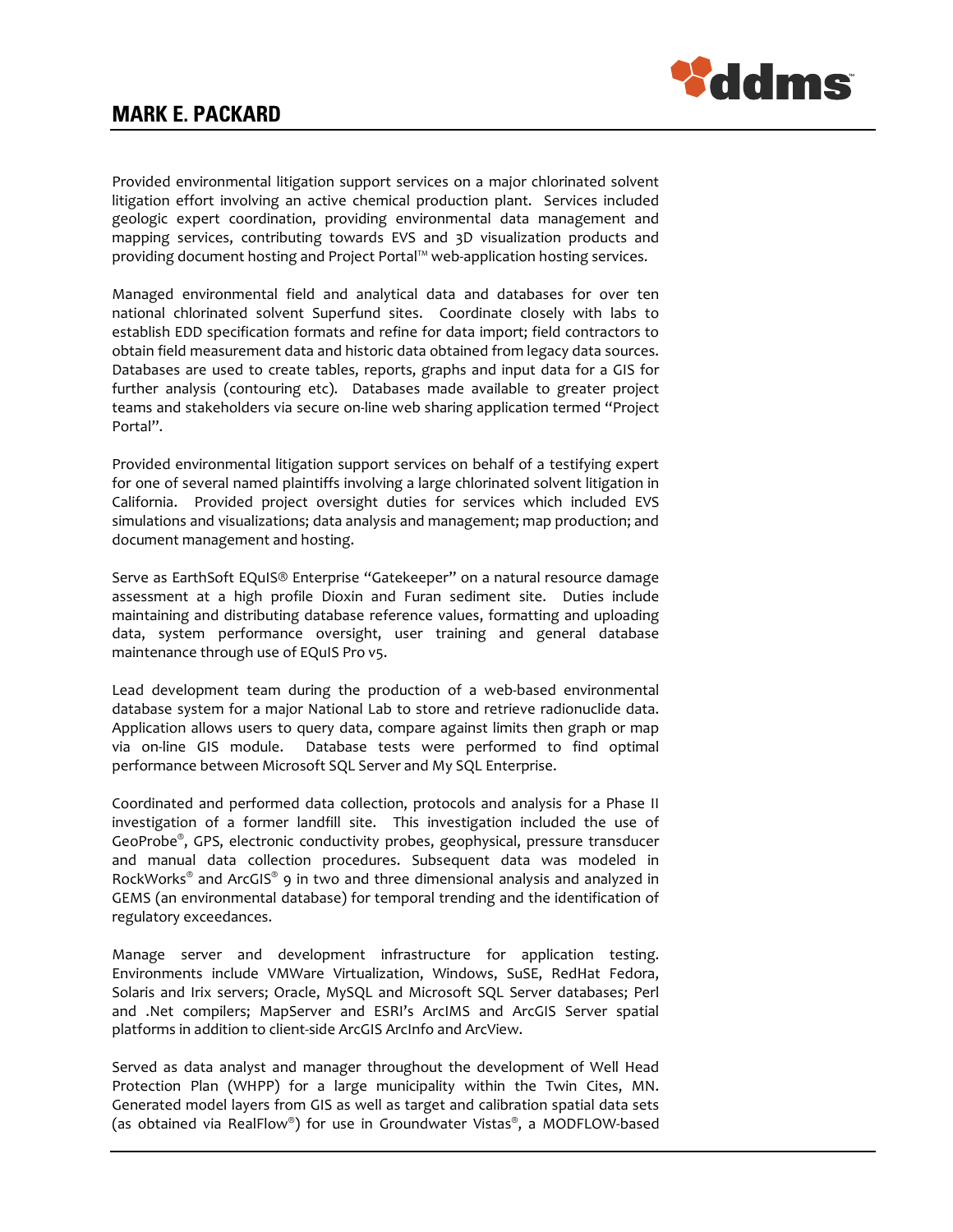

groundwater program. Developed the Well Head Protection Area (WHPA) and corresponding Drinking Water Safe Management Area (DWSMA) based from 10 year time of travel particle track output from the MODFLOW model. Presented at community steering committees to collect public input and contributed to the WHPP administrative process.

Served as lead data coordinator for ongoing investigations at a major petroleum refinery near Philadelphia, PA. Duties included coordination with laboratories whereby data was obtained in a digital format to facilitate efficient analysis supporting temporal trending, spatial distribution and regulatory exceedance identification. Created an interactive website to better disseminate data and project specific documents. This included a web-based query-able database and live GIS capabilities.

Worked as part of a groundwater modeling team to study the effectiveness of recovering and isolating LNAPL and DNAPL product utilizing pumping wells in both a confined and unconfined aquifer environment. Prepared spatial data sets from GIS for input into Visual Modflow, a groundwater modeling software. Prepared calibration and target datasets from an on-site installation of RealFlow $\textdegree$  for use in the model. Remotely obtained data from RealFlow system utilizing transducers and telemetry protocols for integration into the model's database.

Coordinated and performed data collection and analysis utilizing GEMS and GIS technologies at a Brownfields site in Minneapolis, MN. Site contaminants primarily included metals, creosol and chlorinated hydrocarbons. Presented results to the Minnesota Pollution Control Agency.

Created and managed over ten project specific web sites related to environmental remediation using Macromedia's Dreamweaver® software package and the ASP development language. Integrated customized ESRI ArcIMS® and Microsoft Access® and SQL Server technologies which served as a technical platform from which environmental project managers used as a decision support platform.

Served to provide technical oversight to the analysis and data management of a creosol contamination site in Western Minneapolis, MN. Project included the creation and maintenance of an environmental database (GEMS) and a corresponding GIS which were used in concert for environmental site characterization.

Establish state-of-the-art ArcGIS and ArcInfo-based computer networks for multiple projects. This included data file structure design, software and hardware architecture, and subsequent training of personnel.

Customized an Intellution Fix® based Supervisory Control and Data Acquisition (SCADA) system for a municipality's water treatment facility to incorporate and control additional municipal pumping wells as part of RealFlow® . Connected SCADA to relational database archive and GIS for real-time groundwater elevation geostatistical analysis.

Established Personal Data Assistant (PDA) procedures for collecting and entering data in the field and importing them into databases for EMIS and GIS integration. Trained personal in both the Windows Pocket PC and Palm PDA operating systems.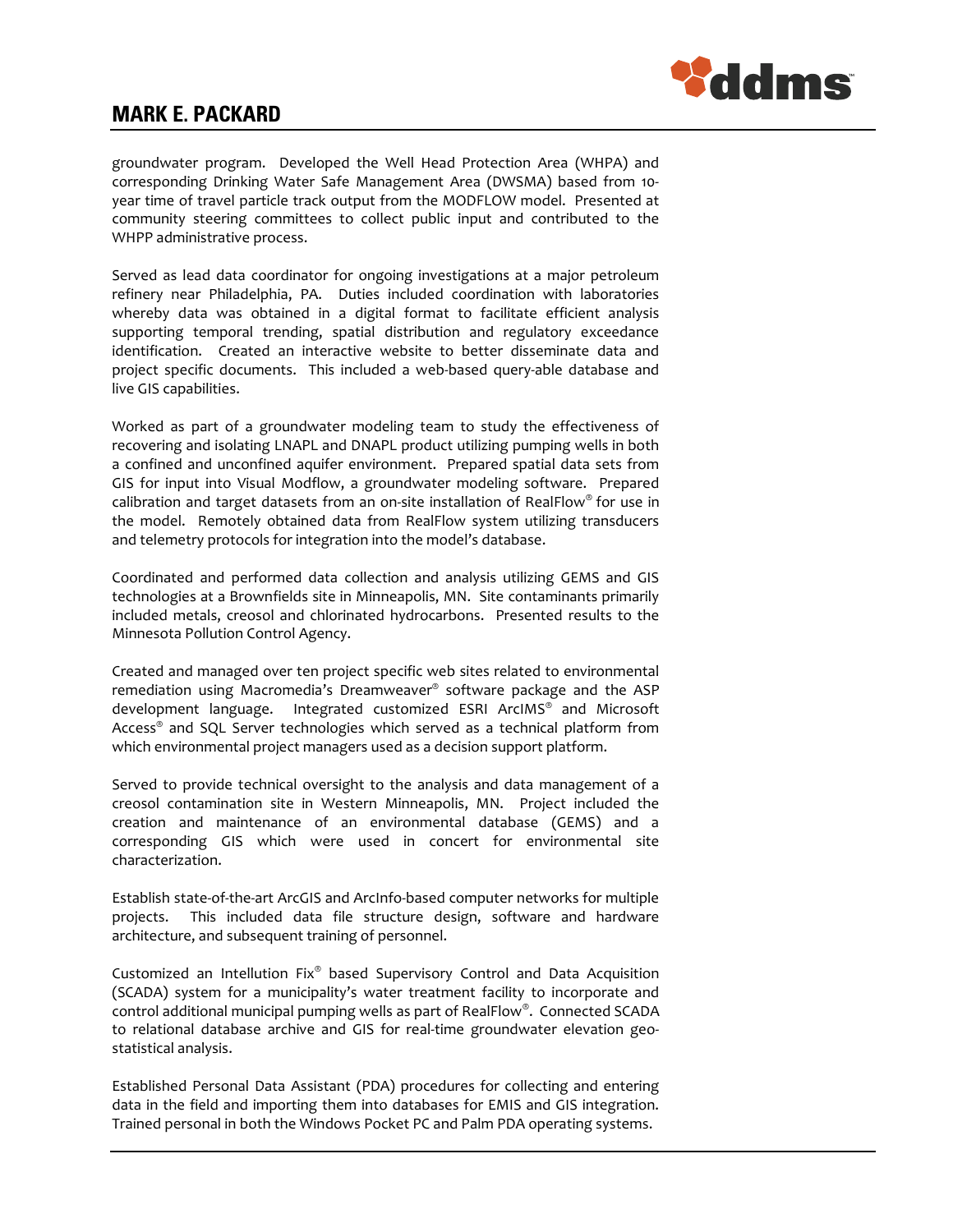

Served as technical GIS/GPS Coordinator in a southwestern Nevada archaeological survey along a fiber optic line corridor. Coordinated the GPS collection, postprocessing, GIS integration and report figure generation of data collected for a 1,400 acre study area.

Directed development as GIS/ GPS Coordinator to develop an ArcView® 3.2 GIS based 'Facility Management Tool (FMT)'. The FMT compiled GIS, CAD, aerial photo, and attribute data for use by the construction manager of a major Flight Support Operation. A FMT was developed for over forty separate airport operations. Digital data was collected via site survey from seven major airports in the United States in which Personal Digital Assistants (PDAs) and GPS were used to collect data which was imported into the GIS-based FMT.

Served as a GIS Coordinator while producing digital facility descriptions for eleven bulk storage facility terminals for a major oil company. Descriptions contained multiple GIS coverages as presented in an ArcView project. GIS coverages included United States Geological Survey Digital Evaluation Model's, Digital Raster Graphic's, CADs, aerial photos, National Wetlands Inventory Data, and GPS features. ArcView projects were used in concert with an Access database, via Object Database Connectivity, where monitoring well information could be queried (SQL) and subsequently contoured in ArcInfo or with Spatial Analyst in ArcView.

Developed procedures for translating old subsurface coalmine survey maps from hard copy to raster and ultimately vector form. Used data to calculate expected volume and tonnage recovery estimates for subsurface anthracitic coal reserves in the Wilkes-Barre, Pennsylvania area.

Calculated expected watershed discharge estimates in Arc/Info for use by the USGS and Wilkes University. Discharge estimates were compared with actual measurements to estimate the approximate flow recharging a subsurface mine pool (ultimately to reappear as Acid Mine Drainage).

Acted as Global Positioning System coordinator. Performed quality control on GPS data collection procedures, including code phase, carrier phase, and real-time methodologies. Integrated traditional survey techniques with GPS techniques.

Configured a Windows NT-based GIS for Earth Conservancy. System included standard GIS associated hardware (i.e., large format plotter, digitizer, printers, backup hardware, and large format scanner), software (i.e., ArcView and Arc/Info with extensions), and a full database including data obtained from such sources as surveys, GPS', internet and digitization.

Worked as GIS specialist for the City of Winona, Minnesota. Helped create a GIS database focusing on the city's parcel-related data.

Served as Hydrogeologist/GIS analyst for the Minnesota Department of Natural Resources. Completed a watershed modeling study of a Wells Creek Subwatershed. The models tested five different land cover scenarios against four different rainfall events to determine the effects that different land use practices have on watershed runoff discharges. Results were used by the Wells Creek Watershed Steering Committee.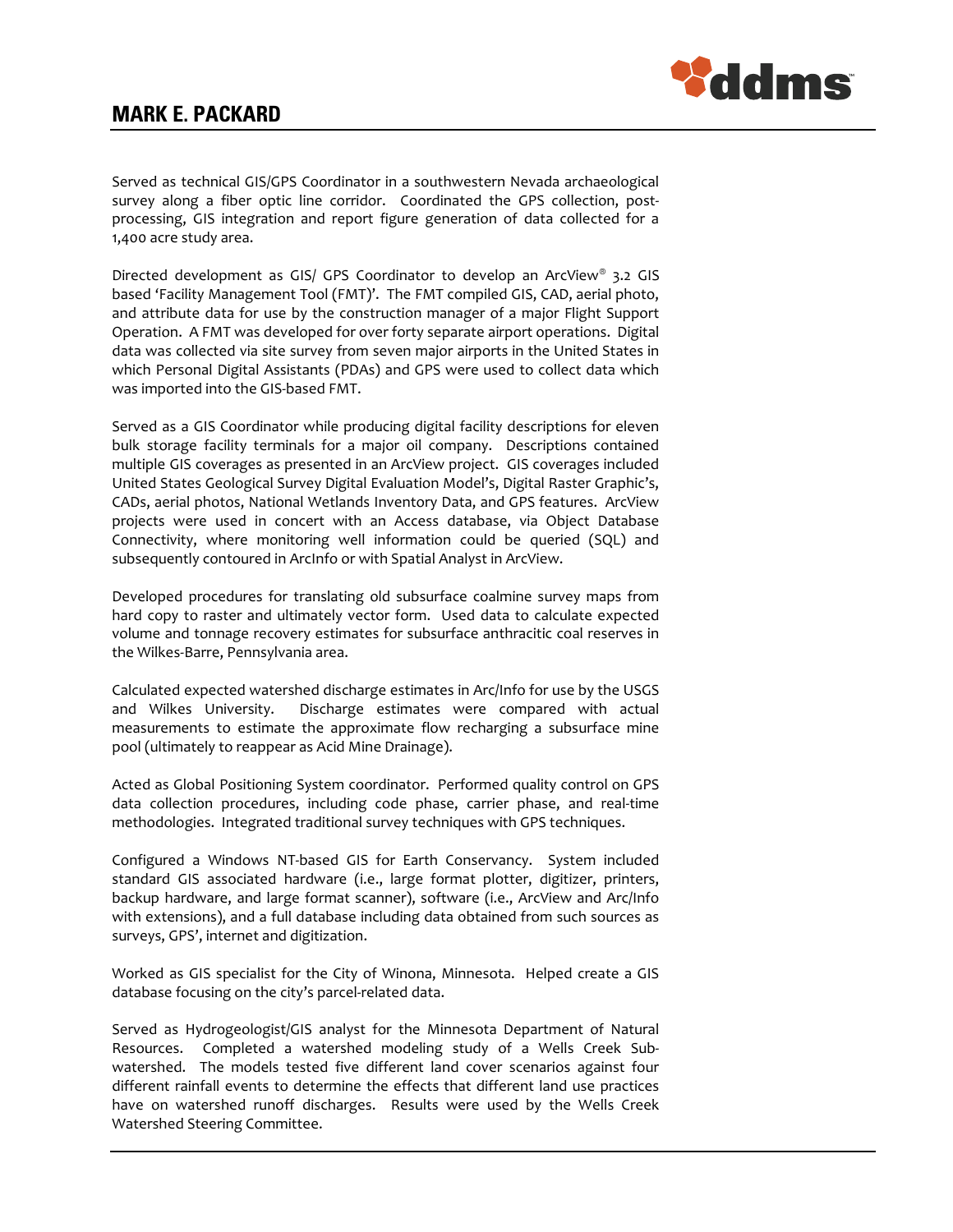

Worked as field hydrogeologist for the Minnesota Department of Natural Resources. Collected and calculated stream discharge and elevation data on tributaries of the Wells Creek Watershed.

### Professional Publications/ Presentations:

"Data Science – Penetrating the Buzz", International Conference on Environmental Data Management (ICEDM), Braselton, Georgia, May 2019

"Building and Sustaining Exceptional Teams", International Conference on Environmental Data Management (ICEDM), Braselton, Georgia, May 2019

Rood, A.S., H.A. Grogan, H.J. Mohler, J.R. Rocco, E.A. Caffrey, C. Mangini, J. Cartwright, T. Matthews, C. Shaw, M.E. Packard, J.E. Till. 2019. "Use of Routine Environmental Monitoring Data to Establish a Dose-Based Compliance System for a Low-Level Radioactive Waste Disposal Site." Health Physics. DOI: 10.1097/HP.0000000000001116 In Press.

"Managing Non-Standard Environmental Data", International Conference on Environmental Data Management (ICEDM), Portland, Oregon, May 2013

"Improving Data Accessibility Using a Relational Database: Implications for the Management of Large Datasets," GIS and LIS Consortium, 12<sup>th</sup> Annual Conference and Workshops, Duluth, Minnesota, October 2002

"Accessing EPA Databases and Environmental Information/ GEMS Database Management/ EPA Office of Information," "Dare to Dream" Eighth Annual EPA/ Tribal Conference, San Francisco, California, October 2000.

"Tools and Technology; Decision Support from Relational Databases and GISs," Brownfields 2000 Research and Regionalism: Revitalizing the American Community, Atlantic City Convention Center, Atlantic City, New Jersey, October 2000.

"Hydrologic Modeling for a Wells Creek Subwatershed, as Calculated Utilizing GIS and HydroCAD™ Technology," Resource Analysis, St. Mary's University of Minnesota, Winona, Minnesota, 1997. (Master's Thesis)

"Land Use Effects on Runoff from a Storm Event as Determined by Watershed Modeling," Wells Creek Watershed Group Steering Committee, Lake City, Minnesota, 1996.

#### Continuing Education/Specialized Training:

Radiological Risk Assessment for Decision Making, Compliance and Emergency Response; Risk Assessment Corporation, Washington DC, March 5-9, 2012

Light Nonaqueous-Phase Liquids: Science, Management, and Technology;